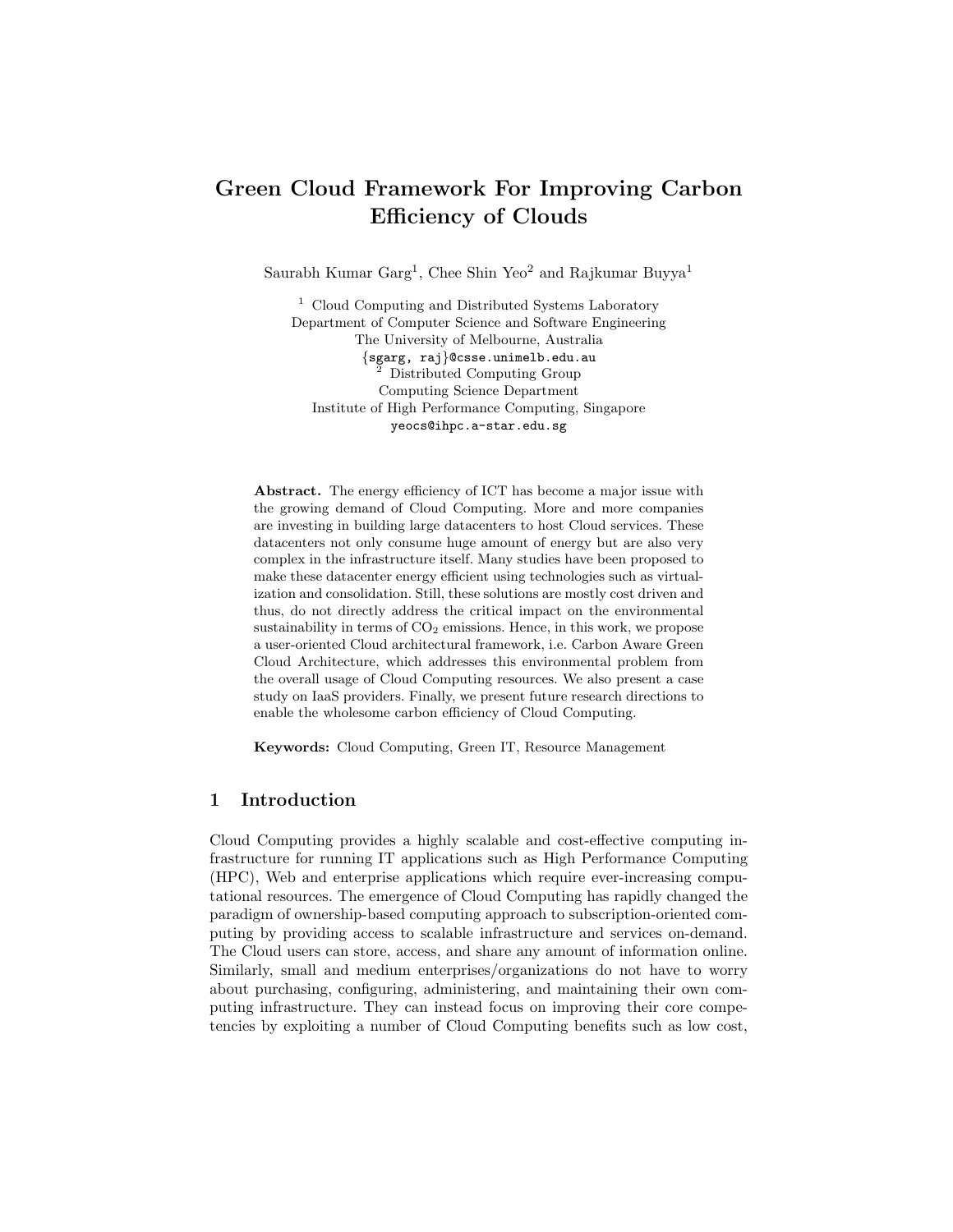datacenter efficiencies, on-demand computing resources, faster and cheaper software development capabilities.

However, Clouds are essentially datacenters hosting application services offered on a subscription basis. They require high energy usage to maintain their operations. Today, a typical datacenter with 1000 racks needs 10 Megawatt of power to operate [19]. High energy usage results in high energy cost. Thus, for a datacenter, the energy cost is a significant component of its operating and upfront costs. In addition, in April 2007, Gartner estimated that the Information and Communication Technologies (ICT) industry generates about 2% of the total global  $CO<sub>2</sub>$  emissions, which is equal to the aviation industry [8]. According to a report published by the European Union [1], a decrease in emission volume of 15–30% is required before the year 2020 to keep the global temperature increase below  $2^{\circ}$ C. Thus, the rapidly growing energy consumption and  $CO_2$  emission of Cloud infrastructure has become a key environmental concern [20][4].

Hence, energy efficient solutions are required to ensure the environmental sustainability of this new computing paradigm. Up to now, as datacenters are the major elements of Cloud Computing resources, most solutions primarily focus on minimizing the energy consumption of datacenters which indirectly minimizes the  $CO<sub>2</sub>$  emission [2]. However, although such solutions can decrease the energy consumption to a great degree, they do not ensure the minimization of CO<sup>2</sup> emissions as a whole. For example, consider a Cloud datacenter which uses cheap energy generated by coal. The usage of such a datacenter will only increase  $CO<sub>2</sub>$  emissions.

Therefore, we propose a user-oriented Carbon Aware Green Cloud Architecture for reducing the carbon footprint of Cloud Computing in a wholesome manner without sacrificing the Quality of Service (QoS) (such as performance, responsiveness and availability) offered by multiple Cloud providers. Our architecture is designed such that it provides incentives to both users and providers to utilize and deliver the most "Green" services respectively. Our evaluation results in the context of IaaS Clouds show that a large amount of  $CO<sub>2</sub>$  savings can be gained using our proposed architecture. The contributions of this paper are:

- a novel Carbon Aware Green Cloud Architecture that aims to reduce  $CO<sub>2</sub>$ emissions without impacting the service performance; and
- a Carbon Efficient Green Policy (CEGP) for carbon-based scheduling that can reduce the carbon footprint of Cloud Computing by 25% compared to a basic Cloud resource management system.

## 2 Related Work

Most works improve the energy efficiency of Clouds by addressing the issue within a particular datacenter and not from the usage of Clouds as a whole. They focus on scheduling and resource management within a single datacenter to reduce the amount of active resources executing the workload [2]. The consolidation of Virtual Machines (VMs), VM migration, scheduling, demand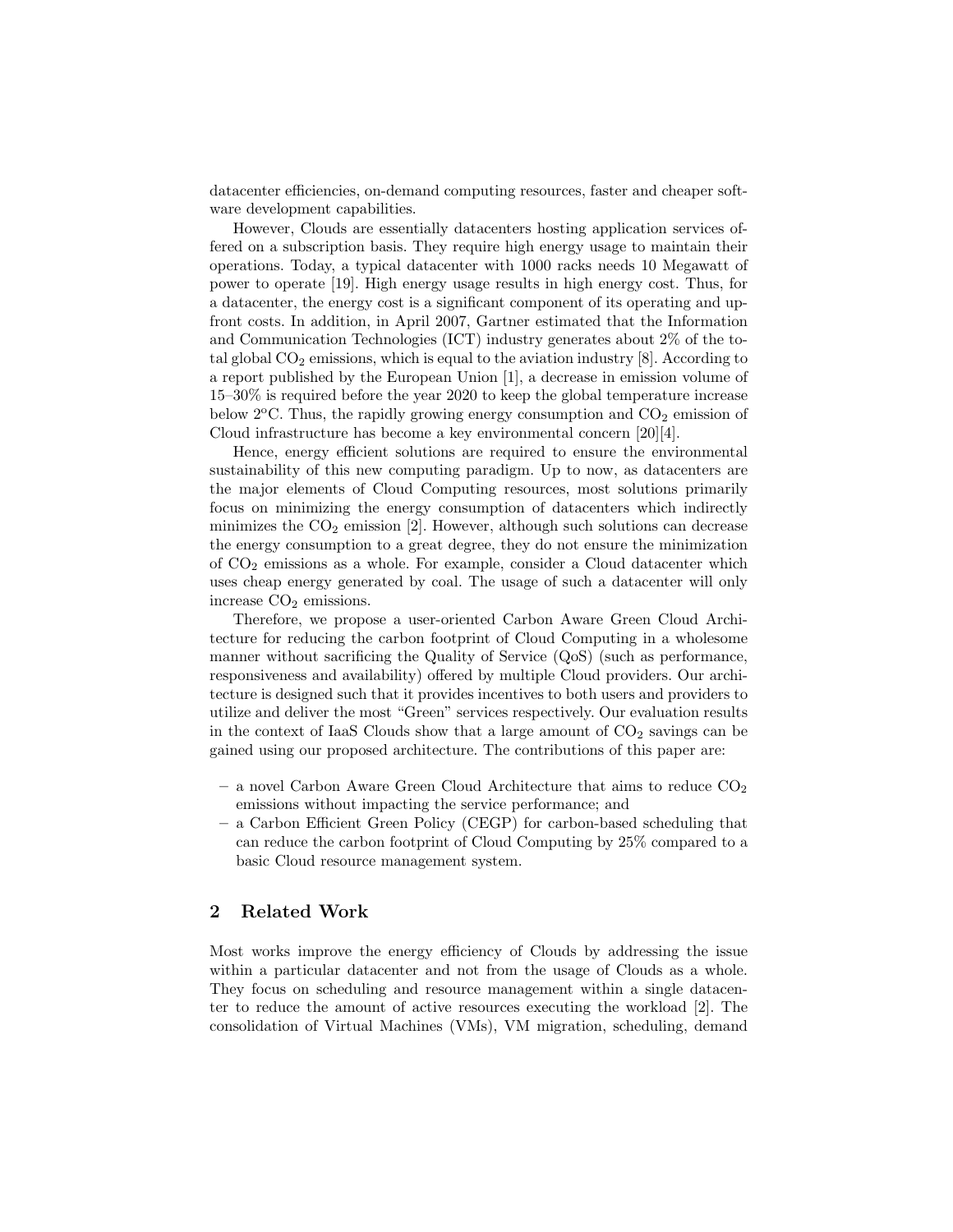projection, heat management, temperature aware allocation, and load balancing are used as basic techniques for minimizing energy consumption. Virtualization plays an important role in these techniques due to its several benefits such as consolidation, live migration and performance isolation.

Some works also propose frameworks to enable the energy efficiency of Clouds from user and provider perspectives. From the provider perspective, GreenCloud architecture [16] aims to reduce virtualized datacenter energy consumption by supporting optimized VM migration and VM placement. Similar work is presented by Lefevre et al. [14] who propose Green Open Cloud (GOC). GOC is designed for next generation Cloud datacenter that supports facilities like advance reservation. GOC aggregates the workload by negotiating with users so that idle servers can be switch-off longer.

Although these works maximize the energy efficiency of Cloud datacenters, they do not consider  $CO<sub>2</sub>$  emission which measures the environmental sustainibility of Cloud Computing. Even if a Cloud provider has used most energy efficient solutions for building his datacenter, it is still not assured that Cloud Computing will be carbon efficient. Greenpeace [10] indicates that current datacenters are really not environmentally friendly as Cloud providers are more concerned about reducing energy cost rather than  $CO<sub>2</sub>$  emission. For instance, Google Datacenter in Lenoir, NC, USA, uses 50.5% of dirty energy generated by coal. Thus, our previous work [7] proposes policies to simultaneously maximize the Cloud provider's profit and minimize the  $CO<sub>2</sub>$  emission of its non-virtualized datacenters. Le et al. [13] consider a similar multi-datacenter scenario, but with a different perspective of leveraging green energy by capping the brown energy. In contrast, here we propose an architectural framework which focuses on reducing the carbon footprint of Cloud Computing as a whole. Specifically, we consider all the elements of Cloud computing including Software, Platform, and Infrastructure as a Service. We also present a carbon aware policy for IaaS providers.

## 3 Carbon Aware Green Cloud Architecture

We propose Carbon Aware Green Cloud Architecture (Figure 1), which considers the goals of both users and providers while curbing the  $CO<sub>2</sub>$  emission of Clouds. Its elements include:

- 1. Third Party: Green Offer Directory and Carbon Emission Directory listing available green Cloud services and their energy efficiency respectively;
- 2. User: Green Broker accepting Cloud service requests (i.e. software, platform, or infrastructure) and selecting the most green Cloud provider; and
- 3. Provider: Green Middleware enabling the most carbon efficient operation of Clouds. The components of this middleware vary depending on the Cloud offerings (i.e. SaaS, PaaS, or IaaS).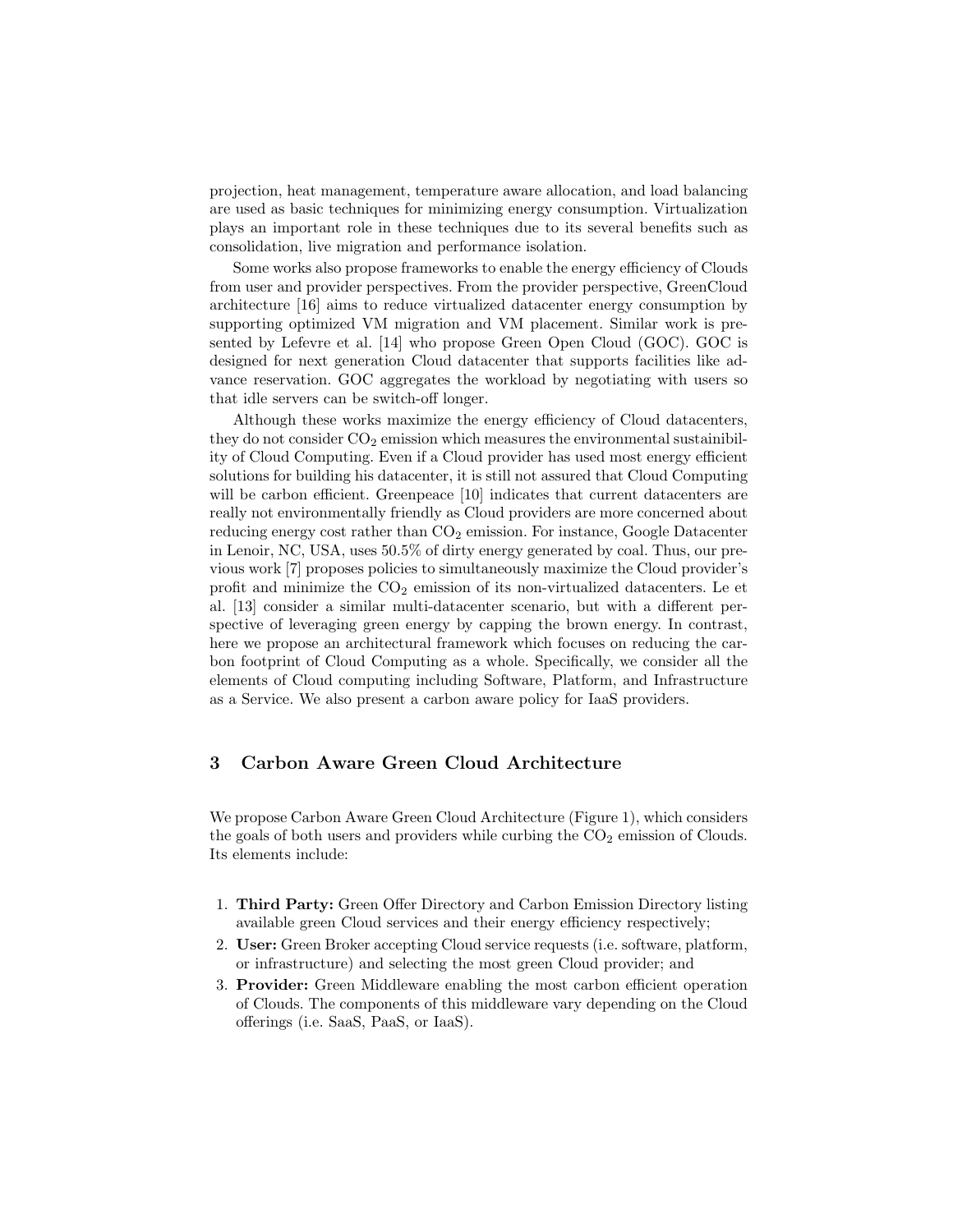

Fig. 1. Carbon Aware Green Cloud Architecture

#### 3.1 Third Party: Green Offer Directory and Carbon Emission **Directory**

We propose two new elements, i.e. Green Offer Directory and Carbon Emission Directory, which are essential to enforce the green usage of Cloud Computing. Governments have already introduced energy ratings for datacenters and various laws to cap the energy usage of these datacenters [12][22]. There is also increasing awareness on the impact of greenhouse gases on climate change [10]. Therefore, users will likely prefer using Cloud services of providers which ensure the minimum carbon footprint. Cloud providers can also use these directories as an advertising tool to attract more users. For instance, Google has released the energy efficiency of its datacenters [17]. Hence, the introduction of such directories is practical in the current context of Cloud Computing.

Cloud providers register their services in the form of 'Green Offers' to a Green Offer Directory which is accessed by Green Broker. These offers consist of the type of service provided, pricing, and time when it can be accessed for the least  $CO<sub>2</sub>$  emission. The Carbon Emission Directory maintains data related to the energy efficiency of Cloud services, which include the Power Usage Effectiveness (PUE) and cooling efficiency of Cloud datacenters which are providing the service, network cost, and  $CO<sub>2</sub>$  emission rate of electricity. Hence, Green Broker can get the current status of energy parameters for using various Cloud services from Carbon Emission Directory.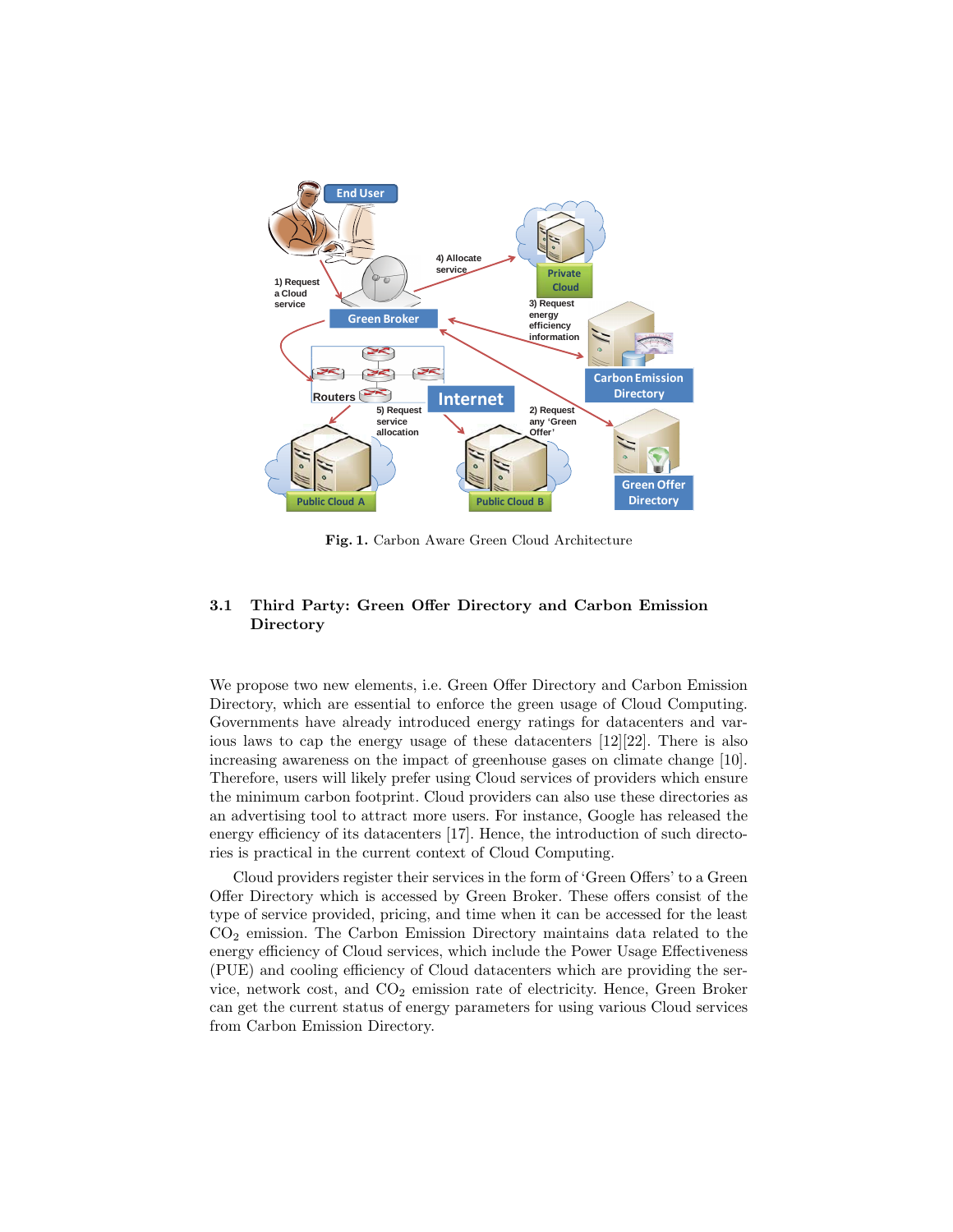

Fig. 2. (a) Green Broker and (b) Green Middleware components for each Cloud service (SaaS, PaaS, and IaaS)

#### 3.2 User: Green Broker

Green Broker (Figure 2) has similar responsibility as a typical Cloud broker, i.e. to lease Cloud services on behalf of users and schedule their applications. Its first layer comprises Cloud request services that analyze the requests and their QoS requirements. Its second layer calculates the cost and carbon footprint of leasing particular Cloud services based on information about various Cloud offerings and current CO<sup>2</sup> emission factors obtained from Green Offer Directory and Carbon Emission Directory respectively. With these calculations, Green Policies make the decisions of leasing Cloud services. If no exact match is found for a request, alternate 'Green Offers' are suggested to users by Cloud Request Services.

The carbon footprint of a user request depends on the type of Cloud service it requires, i.e. SaaS, PaaS and IaaS, and is computed as the sum of  $CO<sub>2</sub>$  emission due to data transfer and service execution at datacenter. SaaS and PaaS requests use CO<sup>2</sup> emission per second (CO2PS) to reflect long term usage, while IaaS request uses  $CO<sub>2</sub>$  emission as data transfer is mostly once.

– SaaS and PaaS Request  $(CO<sub>2</sub>$  emission per second):

$$
CO2PS_{SaaS/PaaS} = (r_{dT}^{CO2} E_{dT} \times a_{dT}) + (r^{CO2} \times \frac{1}{DCiE} \times E_{serv})
$$
 (1)

where  $r_{dT}^{CO2}$  is the  $CO<sub>2</sub>$  emission rate per joule of energy spent from the user's machine to the datacenter,  $E_{dT}$  is the per-bit energy consumption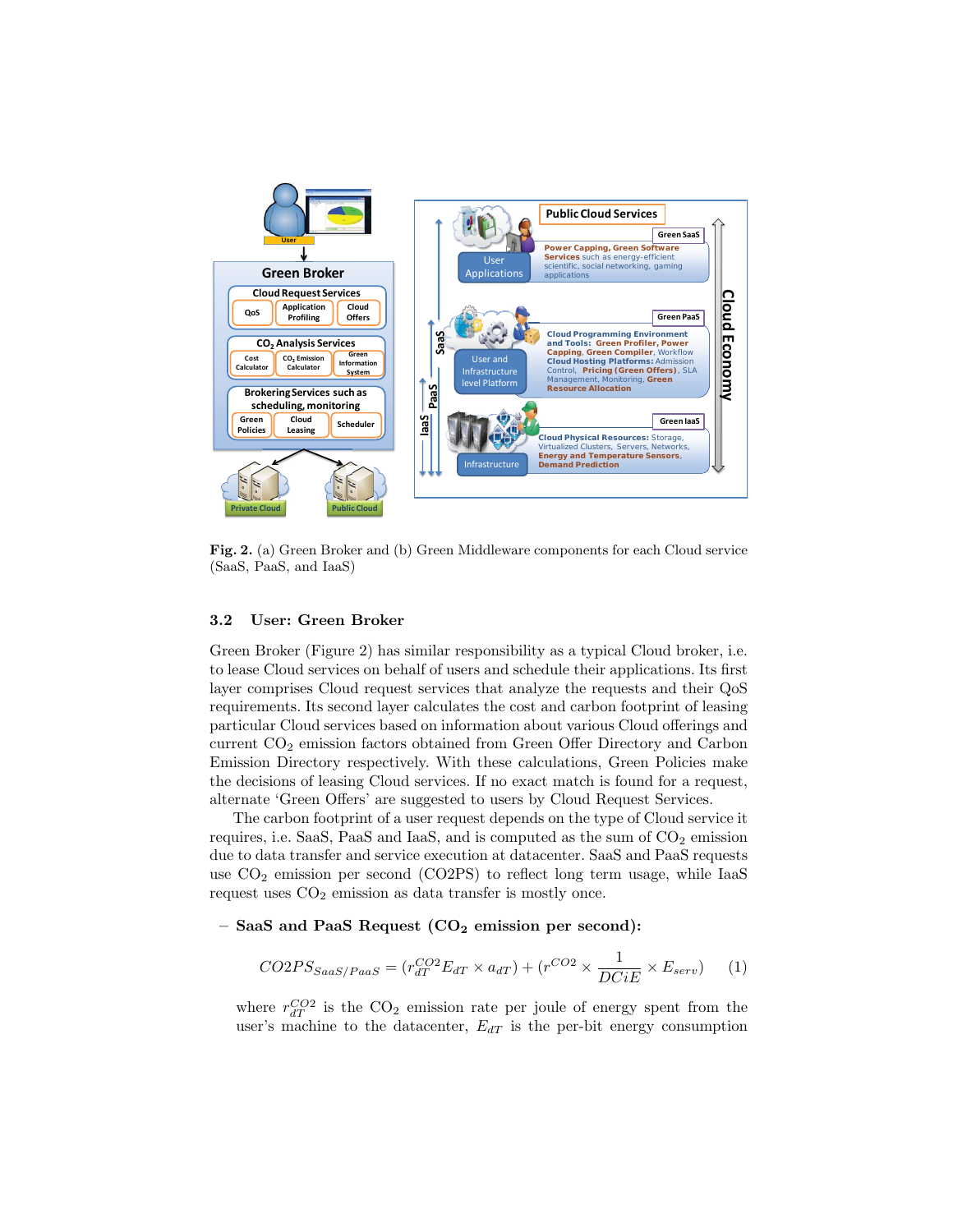of data transfer,  $a_dT$  is the data bits transferred per second,  $r^{CO2}$  is the  $CO<sub>2</sub>$  emission rate where the datacenter is located,  $DCiE$  is the power efficiency of the datacenter defined as the fraction of total power dissipated that is used for IT resources, and  $E_{serv}$  is the energy spent per second by the server for executing the user's request. The total power dissipated by a Cloud provider is used not only for computers, but also for other purposes, including power conditioning, HVAC (Heating, Ventilating, and Air Conditioning), lighting, and wiring [9]. Therefore, DCiE is the most appropriate parameter for selecting Cloud providers.

 $-$  IaaS Request (CO<sub>2</sub> emission):

$$
CO2_{IaaS} = (r_{dT}^{CO2}E_{dT} \times IOdata) + (r^{CO2} \times \frac{1}{DCiE} \times E_{serv} \times Vtime)
$$
 (2)

where  $IQdata$  is the data transferred to run application on VM leased from Clouds and  $Vtime$  is the time for which VM is active.

#### 3.3 Provider: Green Middleware

To support carbon aware Cloud Computing, a Cloud provider must implement "Green" conscious middleware at various layers depending on the type of Cloud service offered (SaaS, PaaS, or IaaS) (Figure 2) as follows:

- SaaS Level: SaaS providers mainly offer software installed in their own datacenters or resources leased from IaaS providers. Therefore, they require Power Capping component to limit the usage of software services by each user. This is especially important for social networking and game applications where users become completely unaware of their actions on environmental sustainability. SaaS providers can also offer Green Software Services deployed on carbon efficient datacenters with less replications.
- PaaS Level: PaaS providers in general offer platform services for application development and their deployment. Thus, to ensure energy efficient development of applications, relevant components such as Green Compiler to compile applications with the minimum carbon footprint and carbon measuring tools for users to monitor the carbon footprint of their applications. For example, JouleSort [19] is a Green Profiler providing energy efficiency benchmarks to measure the energy required to perform an external sort.
- IaaS level: IaaS providers play the most crucial role in the success of Green Cloud Architecture since IaaS not only offers independent infrastructure services, but also support other services (SaaS and PaaS) offered by Clouds. They use the latest technologies for IT and cooling systems to have the most energy efficient infrastructure. By using virtualization and consolidation, the energy consumption is further reduced by switching off unutilized servers. Energy and Temperature Sensors are installed to calculate the current energy efficiency of each IaaS provider and their datacenters. This information is advertised regularly by Cloud providers in the Carbon Emission Directory. Various green scheduling and resource provisioning policies will ensure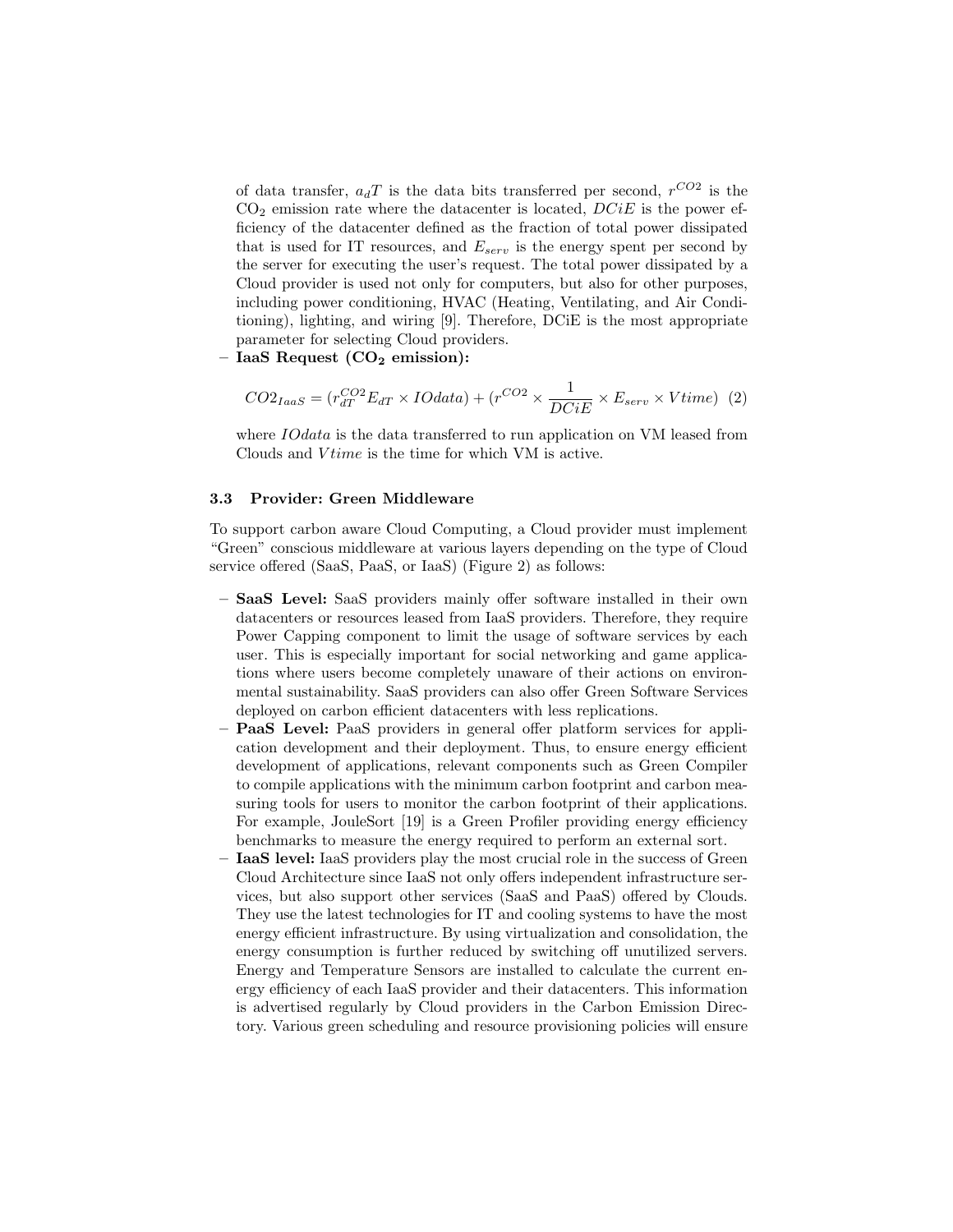minimum energy usage. In addition, IaaS providers can design attractive 'Green Offers' and pricing schemes providing incentives for users to use their services during off-peak or maximum energy efficiency hours.

## 4 Case Study: IaaS Cloud

To illustrate the effectiveness of our proposed architecture in reducing the energy and  $CO<sub>2</sub>$  emissions across the entire Cloud infrastructure in a unified manner, we present a simple scenario focussed on IaaS. It considers multiple IaaS providers offering computational resources to run HPC jobs. A user request consists of an application, its estimated length in time, the deadline to complete execution, and the number of resources required. Requests are submitted to Green Broker which interprets and analyzes the service requirements before deciding where to execute them.

Cloud datacenters have different  $CO<sub>2</sub>$  emission rates and energy costs based on their locations. Each datacenter updates this data to Carbon Emission Directory for facilitating carbon efficient scheduling. For this study, we consider three  $CO_2$  emission related parameters:  $CO_2$  emission rate (kg/kWh) ( $r_i^{CO2}$ ), average DCiE  $(Ref_i)$ , and VM power efficiency ( $VMeff_i$ ). The VM power efficiency is the amount of power dissipated by fully active VM running at maximum utilization level [3]. In Green Offer Directory, IaaS providers specify the maximum number of VMs that can be initiated at a particular time for achieving the highest energy efficiency due to the variation in datacenter efficiency with time and load [18] and power capping technologies used within the datacenter [15].

## 5 Carbon Efficient Green Policy (CEGP)

We develop Carbon Efficient Green Policy (CEGP) for Green Broker to periodically select the Cloud provider with the minimum carbon footprint and initiate VMs to run the jobs (Algorithm 1). Based on user requests at each scheduling interval, Green Broker obtains information from Carbon Emission Directory about the current  $CO<sub>2</sub>$  emission related parameters of providers as described in Section 4 (Line 2). The QoS requirements of a job  $j$  is defined in a tuple  $(d_j, n_j, e_j, f_j^m)$ , where  $d_j$  is the deadline to complete job j,  $n_j$  is the number of CPUs required for job execution, and  $e_j$  is the job execution time when operating at the CPU frequency  $f_j^m$  (Line 3).

CEGP then sorts the incoming jobs based on Earliest Deadline First (EDF) (Line 4), before sorting the Cloud datacenters based on their carbon footprint (Line 5). CEGP schedule jobs to IaaS Clouds in a greedy manner to reduce the overall  $CO<sub>2</sub>$  emission. For IaaS providers, CEGP uses three main factors to calculate the  $CO_2$  emission:  $CO_2$  emission rate, DCiE, and CPU power efficiency. The carbon footprint of an IaaS Cloud *i* is given by:  $r_i^{CO2} \times \frac{1}{Ieff_i} \times \frac{1}{VMeff_i}$ where  $VMeff_i$  can be calculated by Cloud providers based on the proportion of resources on a server utilized by the VM using tools such as PowerMeter [3]. If a VM consumes the power equivalent to a processor running at  $f_i$  frequency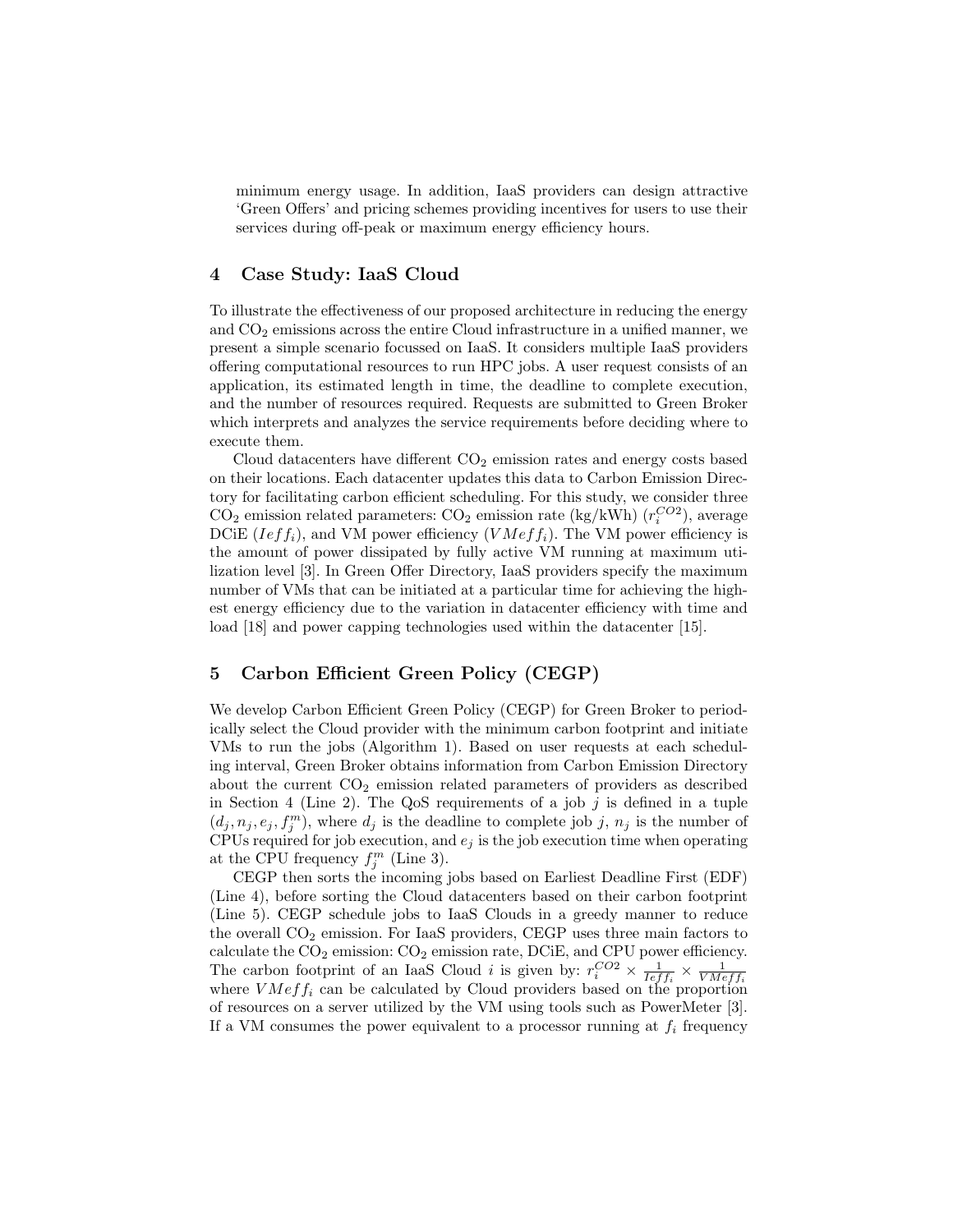

Algorithm 1: Carbon Efficient Green Policy (CEGP)

level, then we can use the following power model [5][23] to calculate its power efficiency:  $\beta_i + \alpha_i(f_i)^3$ , where  $\beta_i$  is the static power dissipated by the CPU and  $\alpha_i$  is the proportionality constant. Therefore, the approximate energy efficiency of VM is:  $VMeff_i = |\frac{f_i}{\beta_i + \alpha_i(f_i)^3}|$ . If job j executes at CPU frequency f, then its  $CO<sub>2</sub>$  emission will be the minimum when it is allocated to the datacenter with the minimum  $CO_2$  emission rate  $r_i^{CO2}$ , maximum DCiE value  $Ieff_i$ , and maximum CPU power efficiency  $VMeff_i$ . CEGP then assigns jobs to VMs initiated on each Cloud datacenter according to this ordering (Line 6–16).

#### 6 Performance Evaluation and Results

We use the Lawrence Livermore National Laboratory (LLNL) Thunder trace from Feitelson's Parallel Workload Archive (PWA) [6] with the highest resource utilization of 87.6% to ideally model a heavy HPC workload scenario. The trace contains the submit time, requested number of CPUs, and actual runtime of jobs. We use a methodology proposed by Irwin et al. [11] to synthetically assign deadlines through two classes, namely Low Urgency (LU) and High Urgency (HU). We set LU jobs to have a deadline mean of 12, which is 3 times longer than HU jobs with a deadline mean of 4. The arrival sequence of jobs from the HU and LU classes is randomly distributed.

Provider Configuration: We model 8 different IaaS providers with different configurations as listed in Table 1. Power parameters (i.e. CPU power factors and frequency level) of the CPUs at different datacenters are derived from Wang and Lu's work [23]. Green Broker uses CEGP to schedule jobs periodically at a scheduling interval of 50 seconds, which is to ensure that Green Broker can receive at least one job in every scheduling interval. The DCiE value of Cloud datacenters is randomly generated using a uniform distribution between [0.33, 0.80] as indicated in the study conducted by Greenberg et al. [9].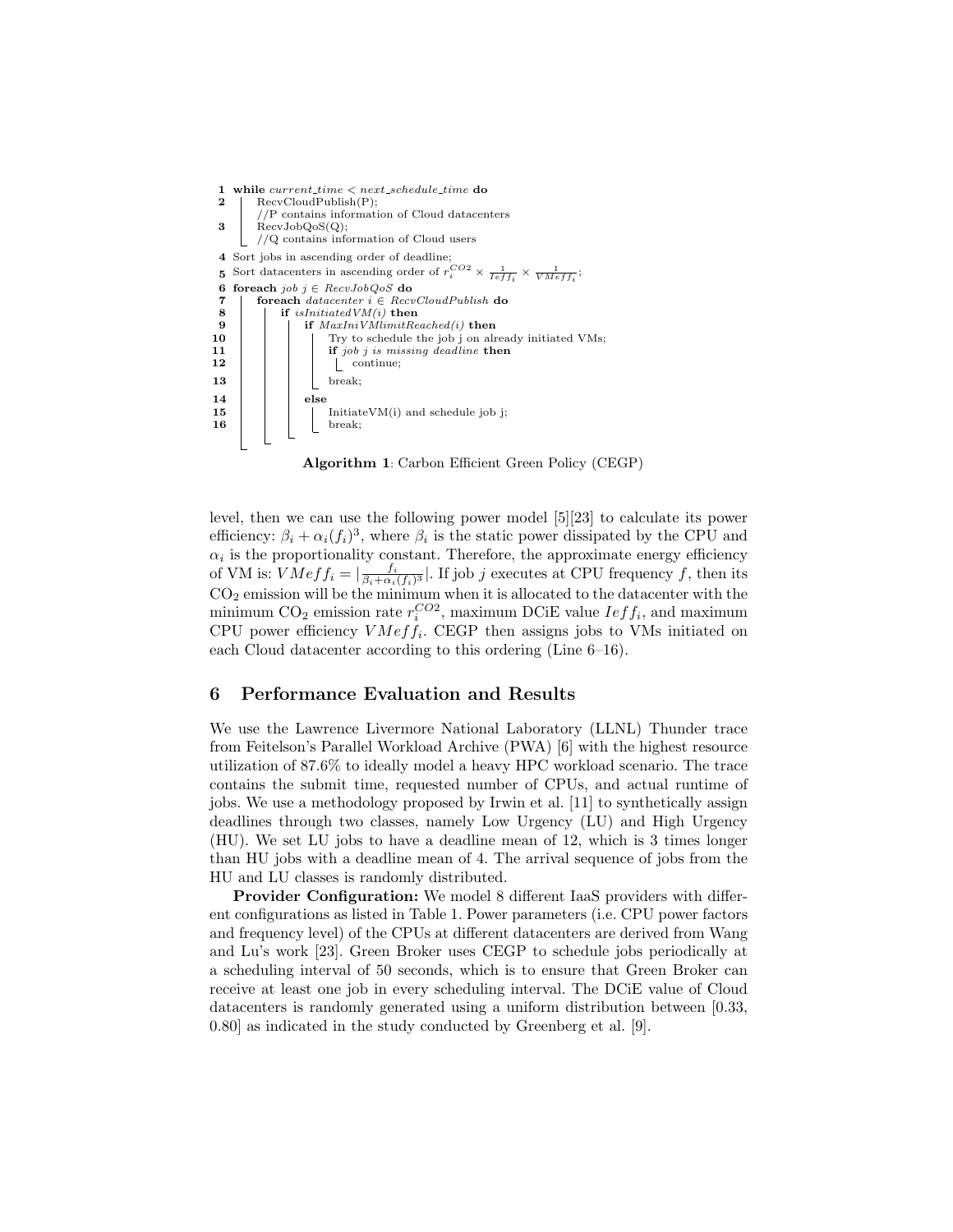| Location of Cloud Datacenter | $CO2$ Emission     |     |          | CPU Power Factors CPU Frequency Level |
|------------------------------|--------------------|-----|----------|---------------------------------------|
|                              | Rate (kg/kWh) $^a$ |     | $\alpha$ |                                       |
| New York, USA                | 0.389              | 65  | 7.5      | 1.8                                   |
| Pennsylvania, USA            | 0.574              | 75  | 5        | 1.8                                   |
| California, USA              | 0.275              | 60  | 60       | 2.4                                   |
| Ohio, USA                    | 0.817              | 75  | 5.2      | 2.4                                   |
| North Carolina, USA          | 0.563              | 90  | 4.5      | 3.0                                   |
| Texas, USA                   | 0.664              | 105 | 6.5      | 3.0                                   |
| France                       | 0.083              | 90  | 4.0      | 3.2                                   |
| Australia                    | 0.924              | 105 | 4.4      | 3.2                                   |

Table 1. Characteristics of Cloud datacenters

 $a$  CO<sub>2</sub> emission rates are drived from a US Department of Energy (DOE) document [21] (Appendix F-Electricity Emission Factors 2007).

Experimental Scenarios: We compare the carbon efficiency of CEGP with a performance-based scheduling algorithm (Earliest Start Time (EST)) using two metrics: average energy consumption and  $CO<sub>2</sub>$  emissions. EST schedules jobs to the datacenter where jobs can start as earliest as possible with the least waiting time. The average energy consumption shows the amount of energy saved by our green framework using CEGP compared to an existing approach using EST which just focus on performance, whereas the average  $CO<sub>2</sub>$  emission shows its corresponding environmental impact. We examine two experimental scenarios: 1) comparison of CEGP with EST and 2) effect of relationship between  $CO<sub>2</sub>$  emission rate and datacenter power efficiency  $DC_iE$ . The first scenario demonstrates how our proposed architecture can achieve higher carbon efficiency. The second scenario reveals how the relationship between  $CO<sub>2</sub>$  emission rate and DCiE can affect the achievement of carbon efficiency. Hence, we consider two types of relationship between  $CO<sub>2</sub>$  emission rate and DCiE: 1) datacenter with the highest  $CO<sub>2</sub>$  emission rate has the highest DCiE (HH) and 2) datacenter with the highest  $CO_2$  emission rate has the lowest DCiE (HL). We generate 8 DCiE values using uniform distribution between [0.33, 0.80] and assign them to the 8 datacenters to achieve HH and HL configurations accordingly.

## 6.1 Comparison of CEGP with Performance-based Algorithm (EST)

We compare CEGP with EST for datacenters with HH configuration. The effect of job urgency on energy consumption and  $CO<sub>2</sub>$  emission is prominent. As the percentage of HU jobs with more urgent (shorter) deadlines increases, the energy consumption (Figure 3(a)) and  $CO<sub>2</sub>$  emission (Figure 3(b)) also increase due to more urgent jobs running on datacenters with lower DCiE value and at the highest CPU frequency to avoid deadline violations.

It is clear that our proposed architecture using CEGP (EDF-CEGP) can reduce up to  $23\%$  of the energy consumption (Figure 3(a)) and  $25\%$  of the  $CO<sub>2</sub>$  emission (Figure 3(b)) compared to an existing approach using EST (EDF-EST) across all datacenters. CEGP is also able to complete very similar amount of workload<sup>3</sup> as EST (Figure 3(c)), but with much less energy consumption

<sup>&</sup>lt;sup>3</sup> workload= $\sum$ (job execution time × number of required processors)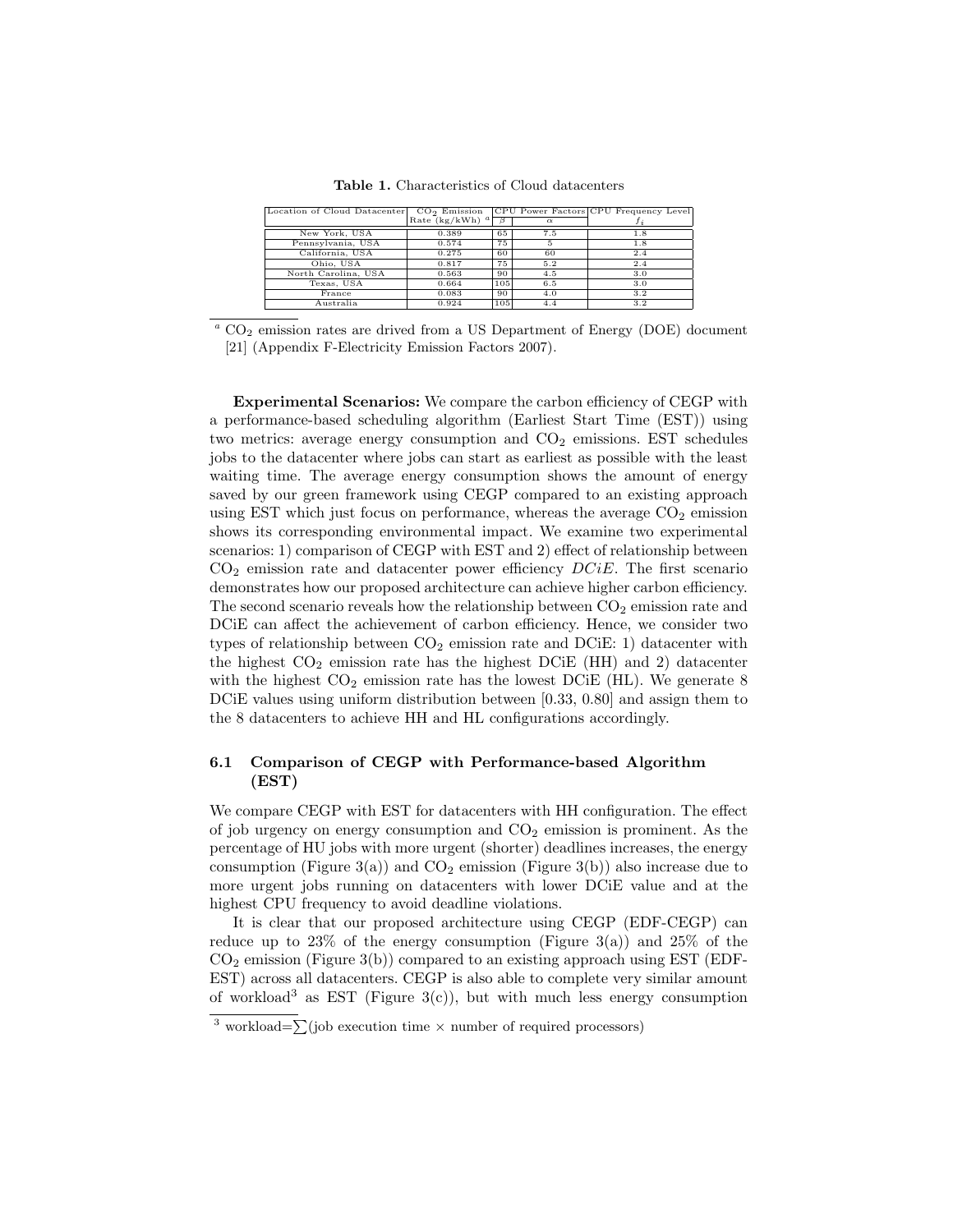

(c) Workload Executed

Fig. 3. Comparison of CEGP with performance-based algorithm (EST)

and  $CO<sub>2</sub>$  emission. This highlights the importance of considering the DCiE and CO<sup>2</sup> emission related factors in achieving the carbon efficient usage of Cloud Computing. In particular, CEGP can reduce energy consumption (Figure 3(a)) and  $CO<sub>2</sub>$  emission (Figure 3(b)) even more when there are more LU jobs with less urgent (longer) deadline.

## 6.2 Effect of Relationship between  $CO<sub>2</sub>$  Emission Rate and Datacenter Power Efficiency  $DCiE$

This experiment analyzes the impact of different configurations (HH and HL) of datacenters with respect to  $CO<sub>2</sub>$  emission rate and datacenter power efficiency  $D C i E$  based on 40% of high urgency jobs.

In both HH and HL configurations, CEGP reduces  $CO<sub>2</sub>$  emission and energy consumption between  $23\%$  to  $25\%$  (Figure 4(a) and 4(b)). Therefore, we infer that for other configurations, we will also achieve similar carbon efficiency in Cloud Computing by using CEGP. Moreover, in Figure 4(a), there is a decrease in energy consumption of all the Cloud datacenters from HH to HL configuration by using EST, while there is almost no corresponding decrease by using CEGP. This shows that how important is the consideration of global factors such as  $DCiE$  and  $CO<sub>2</sub>$  emission rate in order to improve the carbon footprint of Cloud Computing.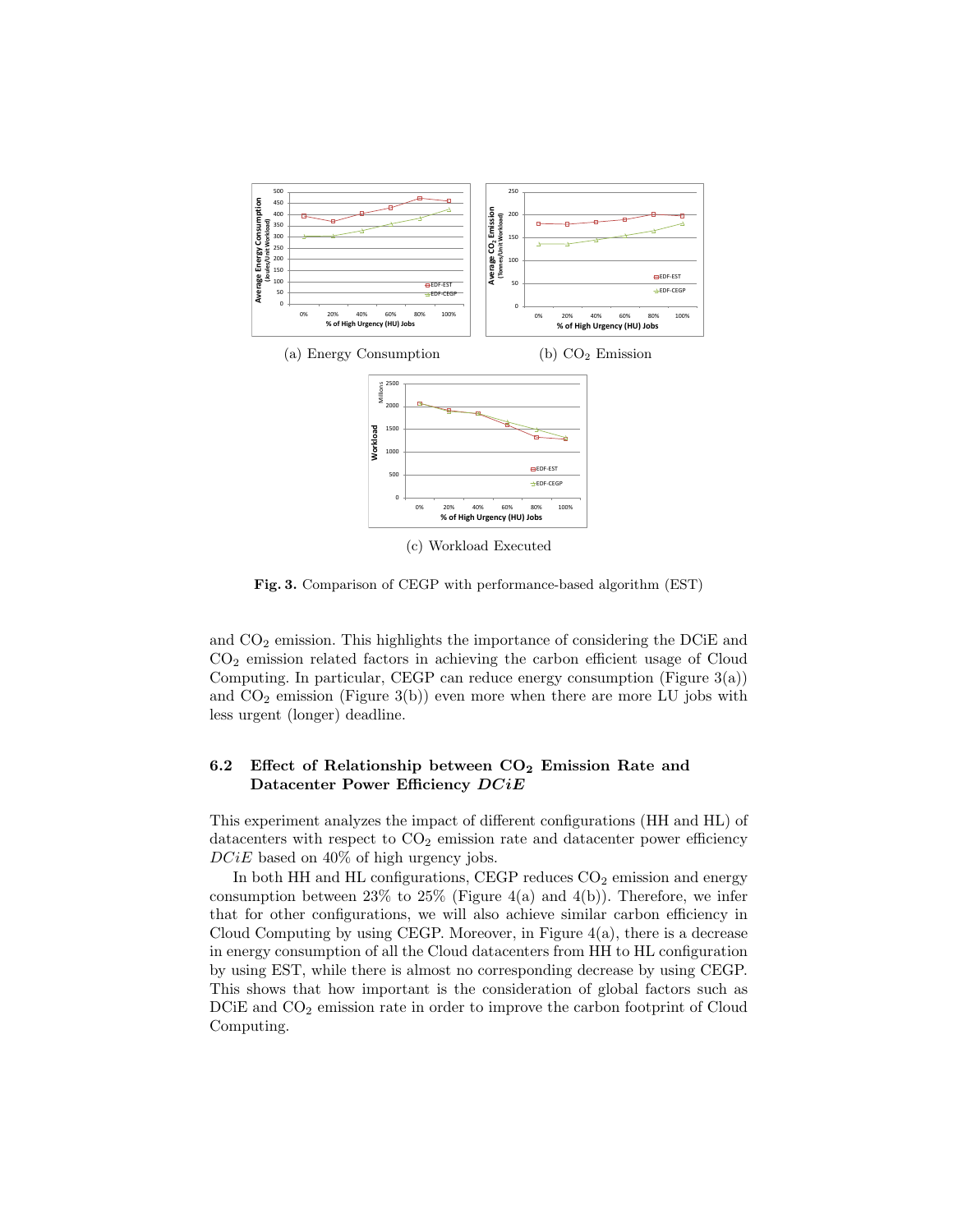

Fig. 4. Effect of relationship between  $CO<sub>2</sub>$  emission rate and DCiE

## 7 Conclusion

In this paper, we present a Carbon Aware Green Cloud Architecture to improve the carbon footprint of Cloud Computing taking into account its global view. Our architecture is designed such that it provides incentives to both users and providers to utilize and deliver the most "Green" services respectively. Therefore, it embeds components such as Green broker from user side to ensure the execution of their applications with the minimum carbon footprint. Similarly, from provider side, we propose features for next generation Cloud providers who will publish the carbon footprint of their services in public directories and provide 'Green Offers' to minimize their overall energy consumption. We also propose a Carbon Efficient Green Policy (CEGP) for Green broker which schedules user application workload with urgent deadline on Cloud datacenters with more energy efficiency and low carbon footprint.

Further, the simulation-based evaluation of our architecture is done in multiple IaaS Cloud provider scenario. We compare two scheduling approaches to prove how our proposed architecture helps in improving carbon and energy footprint of Cloud Computing. Performance evaluation results show how our proposed architecture using a Green Policy CEGP can save up to 23% energy while improving the carbon footprint by about 25%. Therefore, these promising results show that by using our architectural framework carbon footprint and energy consumption of Cloud Computing can be improved.

In the future, we will investigate different 'Green Policies' for Green broker and also how Cloud providers can design various 'Green Offers' based on their internal power efficiency techniques such as VM consolidation and migration. We will also conduct experiments for our architecture using real Clouds.

# References

1. Baer, P.: Exploring the 2020 global emissions mitigation gap. http: //www.ippr.org/uploadedFiles/globalclimatenetwork/Exploring\_the\_ Mitigation\_Gap[1].pdf (Dec 2008)